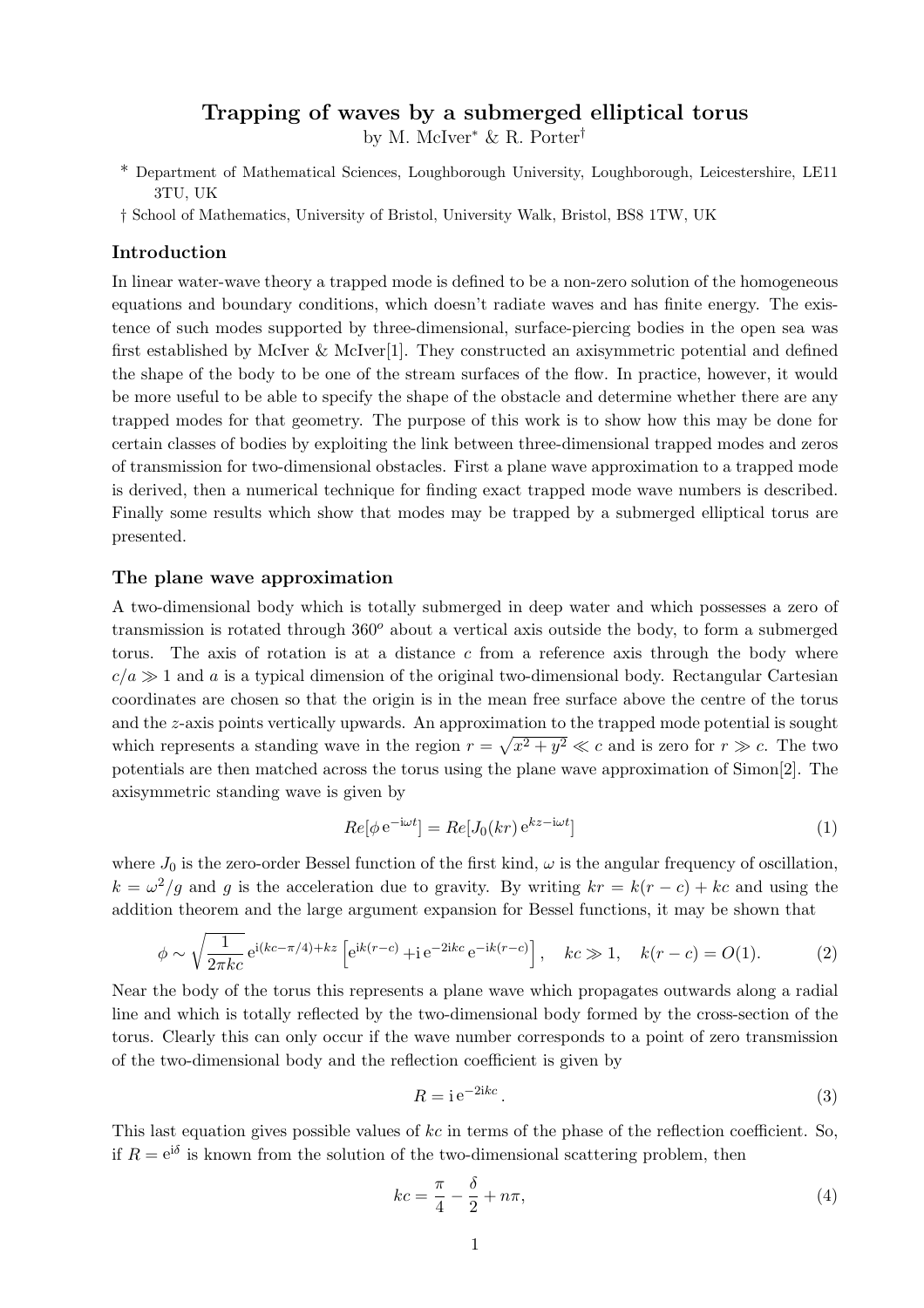where *n* is an arbitrary integer. (Newman<sup>[3]</sup> used matched asymptotic expansions to perform a similar but more rigorous analysis of a floating torus at small but non-zero values of *R*.) It is interesting to observe that the corresponding result for a wide-spacing approximation to twodimensional modes trapped between two bodies is  $kc = -\delta/2 + n\pi$ , and so there is a difference of *π/*4 between the two and three dimensional approximate values of *kc*.

### **Numerical location of trapped modes**

The analysis of the previous section is only approximate and so it is not obvious whether the torus can support trapped modes or whether it just has highly tuned resonances. In this section a method is described which both demonstrates that there is a perturbation of the torus which supports a trapped mode, and allows its accurate computation.

An exact axisymmetric trapped mode for a submerged torus is sought where, without loss of generality, the potential  $\phi$  is assumed to be real. An application of Green's theorem to  $\phi$  and the ring source gives  $\phi$  at an arbitrary point in the fluid in terms of an integral of  $\phi$  multiplied by the normal derivative of the ring source around the boundary of the torus. This is then differentiated, evaluated on the boundary of the torus and integrated by parts to give

$$
\int_0^{2\pi} H(r(t), z(t); r(\tau), z(\tau)) q(t) dt = \psi_c, \quad 0 \le \tau < 2\pi,
$$
\n(5)

where  $q(t) = \partial \phi / \partial s \, ds / dt$ . The function  $\partial \phi / \partial s$  is the tangential derivative of  $\phi$  on the boundary of the cross-section of the torus,  $(r(t), z(t))$  are the radial and vertical coordinates of a point on the torus,  $\psi_c$  is the unknown, real, constant value of the Stokes' stream function on the torus and

$$
H(r, z; r_0, z_0) = \frac{2krkr_0}{\pi} \int_0^\infty \frac{(\nu \sin \nu kz - \cos \nu kz)(\nu \sin \nu kz_0 - \cos \nu kz_0) I_1(\nu kr_<) K_1(\nu kr_<) d\nu
$$
  
-  $\frac{1}{2} \pi krkr_0 e^{k(z+z_0)} J_1(kr_<) H_1(kr_<),$  (6)

where  $J_1$ ,  $H_1$ ,  $I_1$  and  $K_1$  are the usual Bessel and modified Bessel functions,  $r<sub>lt</sub> = min(r<sub>0</sub>, r)$  and  $r_{>} = \max(r_0, r)$ . In addition, to ensure zero circulation around the torus

$$
\int_0^{2\pi} q(t) \, \mathrm{d}t = 0. \tag{7}
$$

The boundary of the torus is assumed to be smooth and so  $q(t)$  is approximated by a series of trigonometric functions

$$
q(t) \approx \sum_{n=1}^{2N} a_n u_n(t)
$$
, where  $u_{2n-1}(t) = \sin nt$ ,  $u_{2n}(t) = \cos nt$ . (8)

(The omission of the constant term ensures that (7) is automatically satisfied.) An application of Galerkin's method yields a real homogeneous matrix equation for the coefficients  $\{a_n\}$ 

$$
\sum_{n=1}^{2N} K_{mn} a_n = 0, \quad \text{where} \quad K_{mn} = \int_0^{2\pi} \int_0^{2\pi} \text{Re}[H(r(t), z(t); r(\tau), z(\tau)] u_m(\tau) u_n(t) \, \text{d}\tau \, \text{d}t, \qquad m = 1, \dots, 2N. \tag{9}
$$

In addition, in order to satisfy the imaginary part of (5)

$$
S \equiv \sum_{n=1}^{2N} f_n a_n = 0, \quad \text{where} \quad f_n = \int_0^{2\pi} kr(t) e^{kz(t)} J_1(kr(t)) u_n(t) dt.
$$
 (10)

Thus, a trapped mode wave number is a value of k for which  $\det(K_{mn}) = 0$  and the resulting eigenfunction satisfies the side condition (10).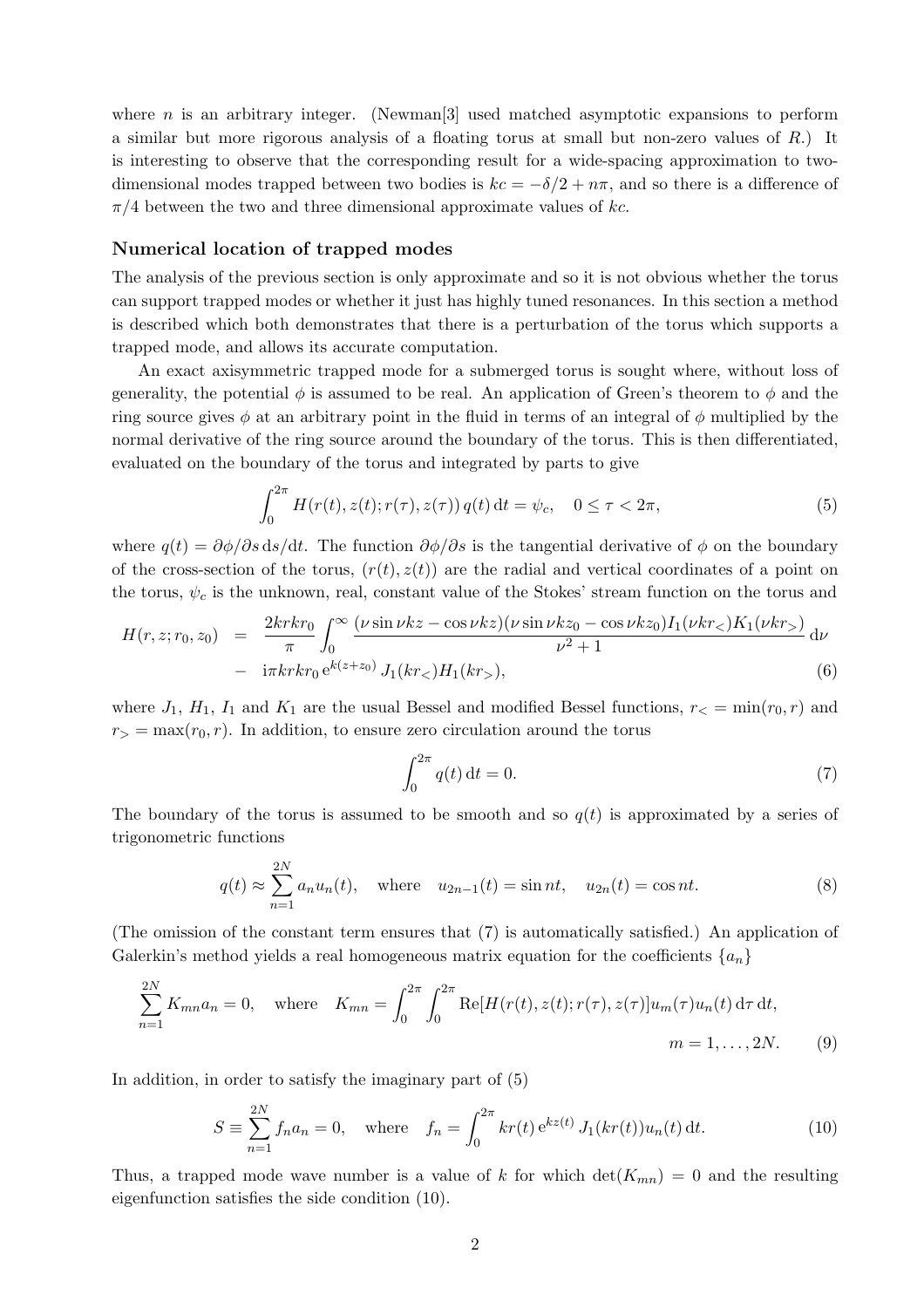## **Results and discussion**

Numerical calculations were performed for a submerged elliptical torus whose boundary is parameterised by

$$
(r, z) = (c + a \cos t, -d + b \sin t), \quad 0 \le t < 2\pi.
$$
 (11)

Computations for a submerged ellipse with  $b/a = 0.16$  and  $d/a = 0.25$  show that a zero of transmission exists at  $ka = 0.525$  and the plane wave approximation predicts that a torus with  $c/a = 3.600$ supports a trapped mode. Exact trapped modes are sought for an elliptical torus with the same values of  $b/a$  and  $d/a$  and neighbouring values of  $c/a$  and  $ka$ . Figure 1 illustrates the curves  $\det(K_{mn}) = 0$  and  $\tilde{S} \equiv \sum_{n=1}^{2N} f_n \tilde{a}_n = 0$  as functions of  $c/a$  and ka in the vicinity of  $c/a = 3.600$  and  $ka = 0.525$ , where the coefficients  $\{\tilde{a}_n\}$  are the coefficients in the eigenfunction for the eigenvalue of  $K_{mn}$  which has the smallest magnitude. At the point where the two curves cross  $\tilde{S} = S$  and so



Figure 1: Crossing of the curves  $\det(K_{mn}) = 0$  and  $\tilde{S} = 0$  for an elliptical torus,  $b/a = 0.16, d/a = 0.25.$ 

 $\det(K_{mn}) = 0$  and  $S = 0$  there. The two curves are generated by determining where real quantities change sign and the fact that the curves cross rather than touch gives confidence that a trapped mode exists, even though the values of *ka* and *c/a* may not be found exactly. Table 1 summarises the trapped mode parameters obtained by this method for different values of *b/a* and *d/a*.

|      | b/a     |         |         |         |         |         |
|------|---------|---------|---------|---------|---------|---------|
| d/a  | 0.04    | 0.08    | 0.12    | 0.16    | 0.2     | 0.24    |
| 0.3  |         |         |         |         | 4.22430 | 3.98209 |
|      |         |         |         |         | 0.48159 | 0.45113 |
| 0.25 |         | 3.96860 | 3.71152 | 3.62155 | 3.66547 | 4.21728 |
|      |         | 0.56043 | 0.56145 | 0.52627 | 0.45148 | 0.28664 |
| 0.2  | 3.25850 | 3.26333 | 3.33559 | 3.57864 |         |         |
|      | 0.65717 | 0.61093 | 0.53944 | 0.42465 |         |         |
| 0.15 | 3.03694 | 3.23079 | 3.75368 |         |         |         |
|      | 0.63019 | 0.52534 | 0.36853 |         |         |         |
| 0.1  | 3.31776 | 4.43568 |         |         |         |         |
|      | 0.47983 | 0.27962 |         |         |         |         |

Table 1: Summary of values of *c/a* (upper entry) and *ka* (lower entry) for trapping by an elliptical torus for selected values of aspect ratio, *b/a*, and submergence, *d/a*.